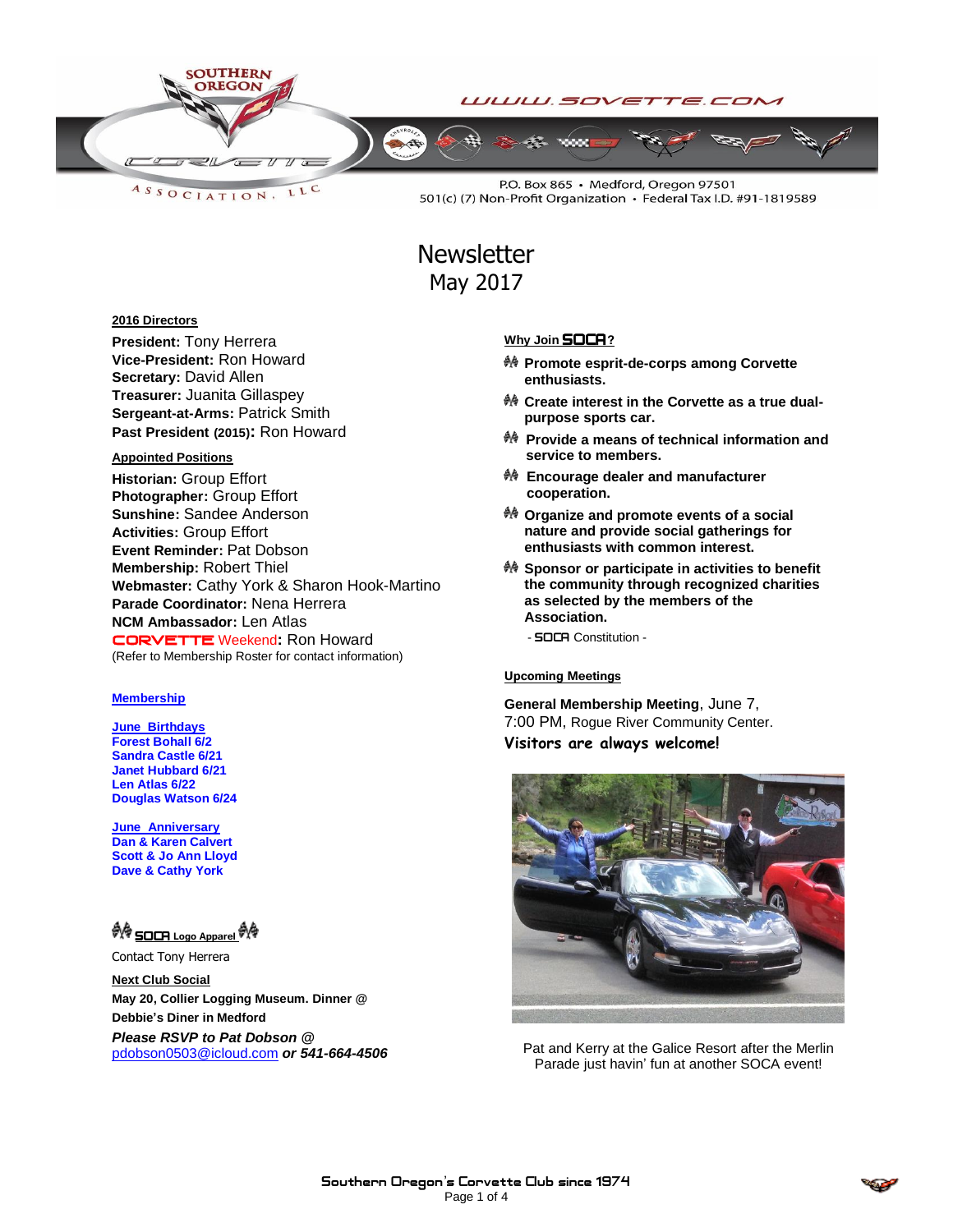## Events & Activities

May 14 – Mother's Day

May 20 - Collier Memorial State Park & Logging Museum Drive & Social at Debbie's Diner 3808 S Pacific Hwy. 541 512-1560

May 29 – Memorial Day

June 7- SOCA General Membership Meeting, 7:00 P.M., Rogue River Community Center, Rogue River

June 17- SOCA Cruise & Social. Redding, Cal. Tour of the Calif. Dept. of Forestry Training Center which includes Planes, tanker trucks, helicopters and an informational lecture. Details TBA. Redding Corvette Club to be invited to join us.

June 18 – Father's Day, Summer Begins! Schmidt Winery "Wines & Wheels" event. This is a Sunday event.

June 21 – SUMMER BEGINS!

June 24 – Rooster Crow Parade, Rogue River. Drive & Lunch Run. Details TBA

July 4 – Eagle Point Parade. Details TBA

July 5- SOCA General Membership Meeting, 7:00 P.M., Rogue River Community Center, Rogue River

July 14 – 15 CORVETTE WEEKEND!

August 2 – SOCA General Membership Meeting, 7:00 P.M., Rogue River Community Center, Rogue River

August 12 – SOCA Cruise & Social. Trees of Mystery Cruise. Details TBA

OTHER EVENTS: Sept. 16 – Lake of the Woods Car Show & December – Grants Pass Christmas Parade. Details TBA

> For additional events, information and links, go to the S.O.C.A. website Events Page <http://www.sovette.com/default.asp?pg=activities>

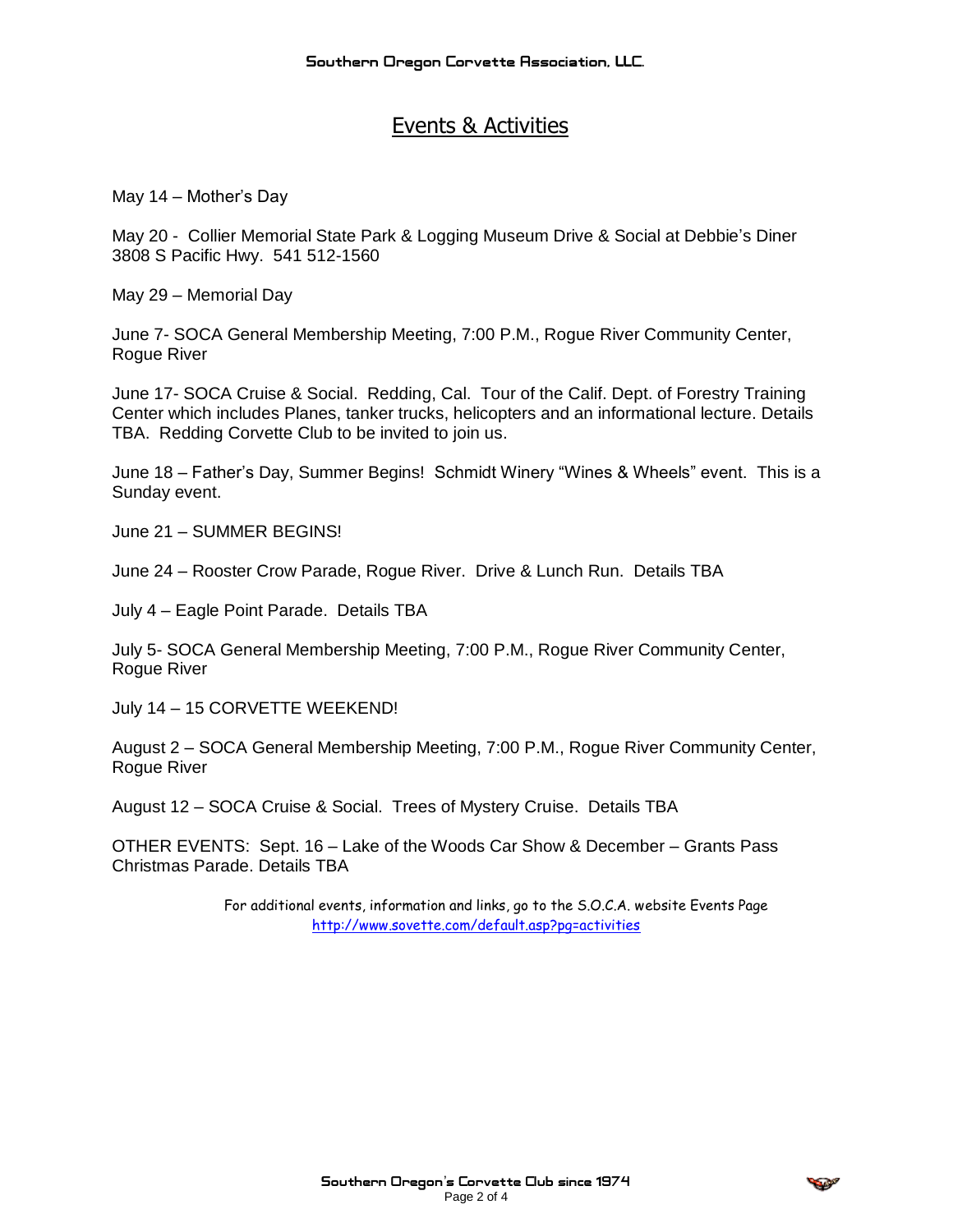

# **Wheel Lug Torquing – Tire Rack**

Proper installation requires torquing wheel-attaching hardware (lug nuts or bolts) to the recommended specification for the vehicle make, model and year. Torque specifications can be found in the vehicle's owner's manual, shop repair manual, industry reference guides or obtained from the vehicle dealer.

Proper torquing requires using the correct tools, procedures and patterns to prevent over-tightening hardware, stripping threads and stretching studs, as well as will reduce the possibility of warping brake drums, brake rotors or suspension hubs.

Under- or over-tightening wheel-attaching hardware can be damaging and dangerous.

Torque specifications are for dry threads only. The fastener threads should be free of oil, dirt, grit, corrosion, etc. The hardware should turn freely without binding when tightened by hand. *It is important NOT to lubricate hardware threads or seats.* The friction at which torque is measured against should come from the hardware seats. Lubricating hardware threads and seats alters the friction generated at the lug seat which will result in inaccurate torque readings and/or over-torquing of the hardware.

We recommend starting hardware by hand, some starting the snugging snugging them manually and then using a beam or click- the state of the state of type type torque wrench to apply the final torque and **confirm to the confirm confirm** confirm the recommended torque value has been **reached.** The reached.

sticks when installing wheels.

Impact guns deliver torque as torsional impacts, **made by the contract of the contract of the contract of the contract of the contract of the contract of the contract of the contract of the contract of the contract of the** internal hammers. Delivering torque as torsional **internal internal internal impacts** impacts can damage hardware and wheel finish. Some vehicles,  $\mathcal{L}(\mathbf{v})$  which we hicles, such as Porsches, require the use of special sockets such as  $\mathbb{R}^n$  sockets to tighten the hardware without damaging their and  $\mathbb{Q}$  anodized anodized coating.



The proper application of a torque stick requires the use of a lower valve torque stick than the vehicle's specified torque setting first. Only then should the hardware be tightened to the final torque setting using a beam or click-style hand torque wrench. Often this critical step in the procedure is overlooked and the result is inaccurately applied torque on the hardware.

Some of the variables that can cause inaccurate torque delivery:

- Type of impact used (air, electric, cordless)
- Power (air pressure, air volume, length of hose, size of fittings, battery power, battery age)
- Impacts per second
- Size of internal hammers
- Possible use of additional adapters
- Socket size, weight, length
- Operator grip strength
- Weight of the impact
- Applied angle during use